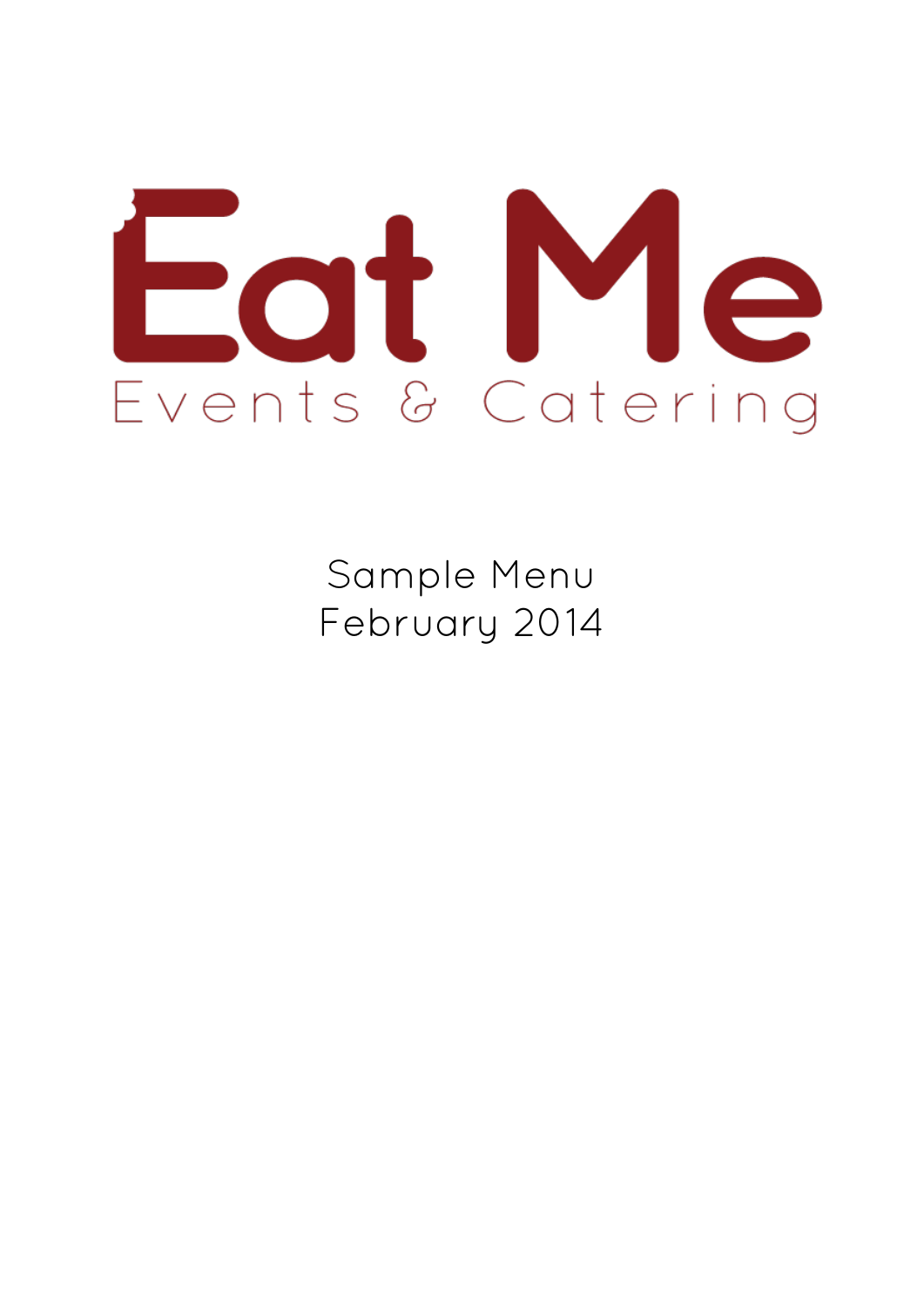

# **A guide to our sample menu**

| Canapés and reception food3 |
|-----------------------------|
|                             |
|                             |
|                             |
|                             |
|                             |
| Service hire guide9         |
|                             |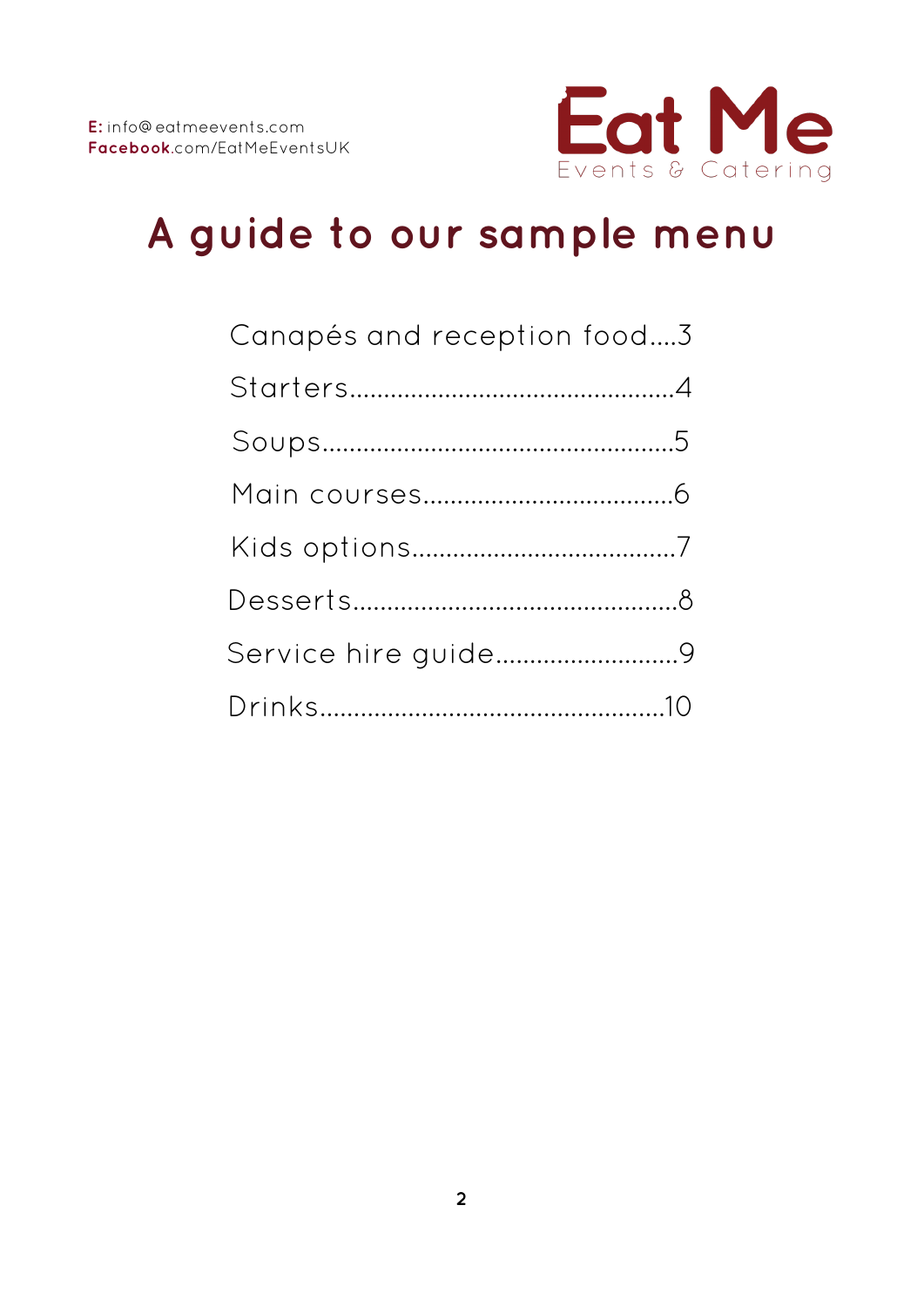

# **Finger food**

Avocado tartlets

Breaded mushrooms

Fish and chips

Falafel and humous

Mini burgers

Mini hot dogs

Mini kebabs

Mini spring rolls

Sesame chicken toast

Sushi

Vegetable tempura

# **Station foods**

Salt beef bar Sushi bar Shwarma bar Burger & hot dog stands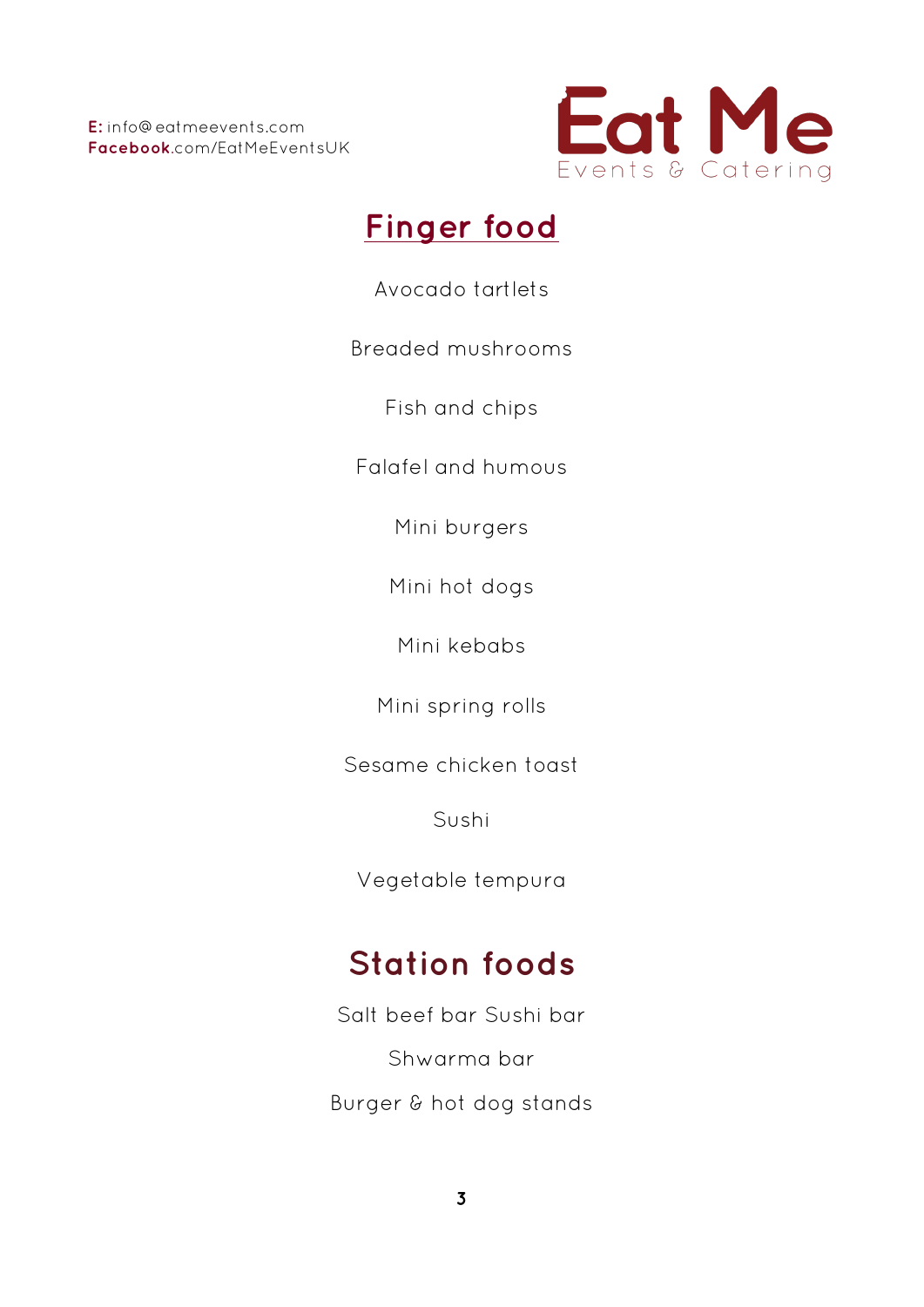

# **A selection of meal options**

# **Starters**

BBQ spare ribs

- Chopped liver and egg & onion

-

Crispy duck pancakes With cucumber, spring onions, and hoisin sauce

-

Sticky chicken wings On a bed of fresh lettuce

Shwarma and humous With toasted pita and lafa bread

-

Salmon teriyaki With Thai noodles

-

Israeli style platter

-

Humus & falafel, Israeli salad, matbucha, white cabbage, red cabbage, charif (chilli) and served with pita bread

> - Oriental platter:

Seaweed, sesame chicken toast, spring rolls, crispy chicken wings with sweet chilli, garlic and sweet and sour dipping sauces.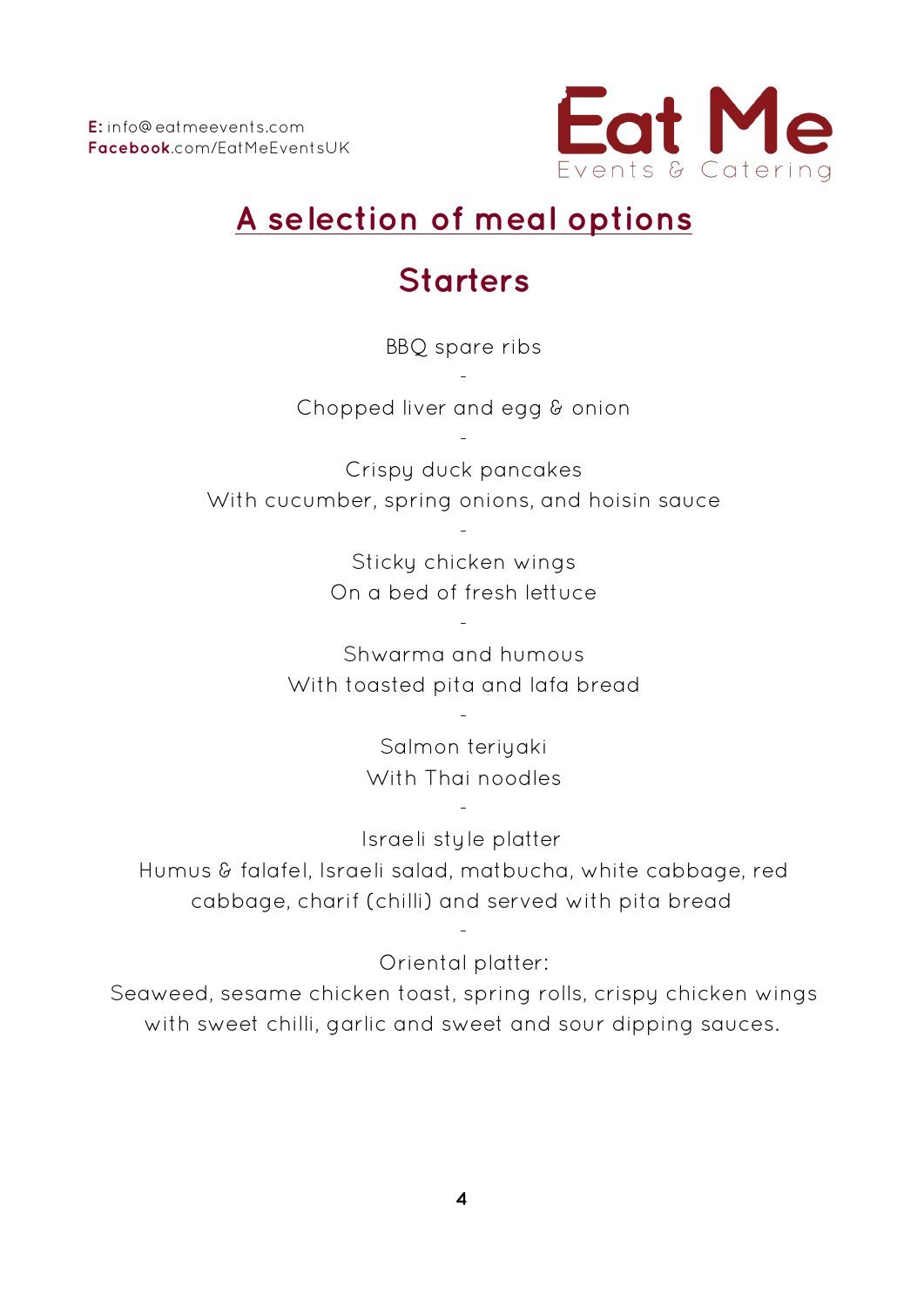**E:** info@eatmeevents.com **Facebook**.com/EatMeEventsUK



### **Soups**

Chicken soup With keneidlech, lockshen and carrots

> - Butternut squash soup (v)

> - Spring vegetable soup (v)

- French onion soup (v)

- Carrot & coriander soup (v)

-

Pumpkin soup (v)

- Caramelised sweet potato soup (v)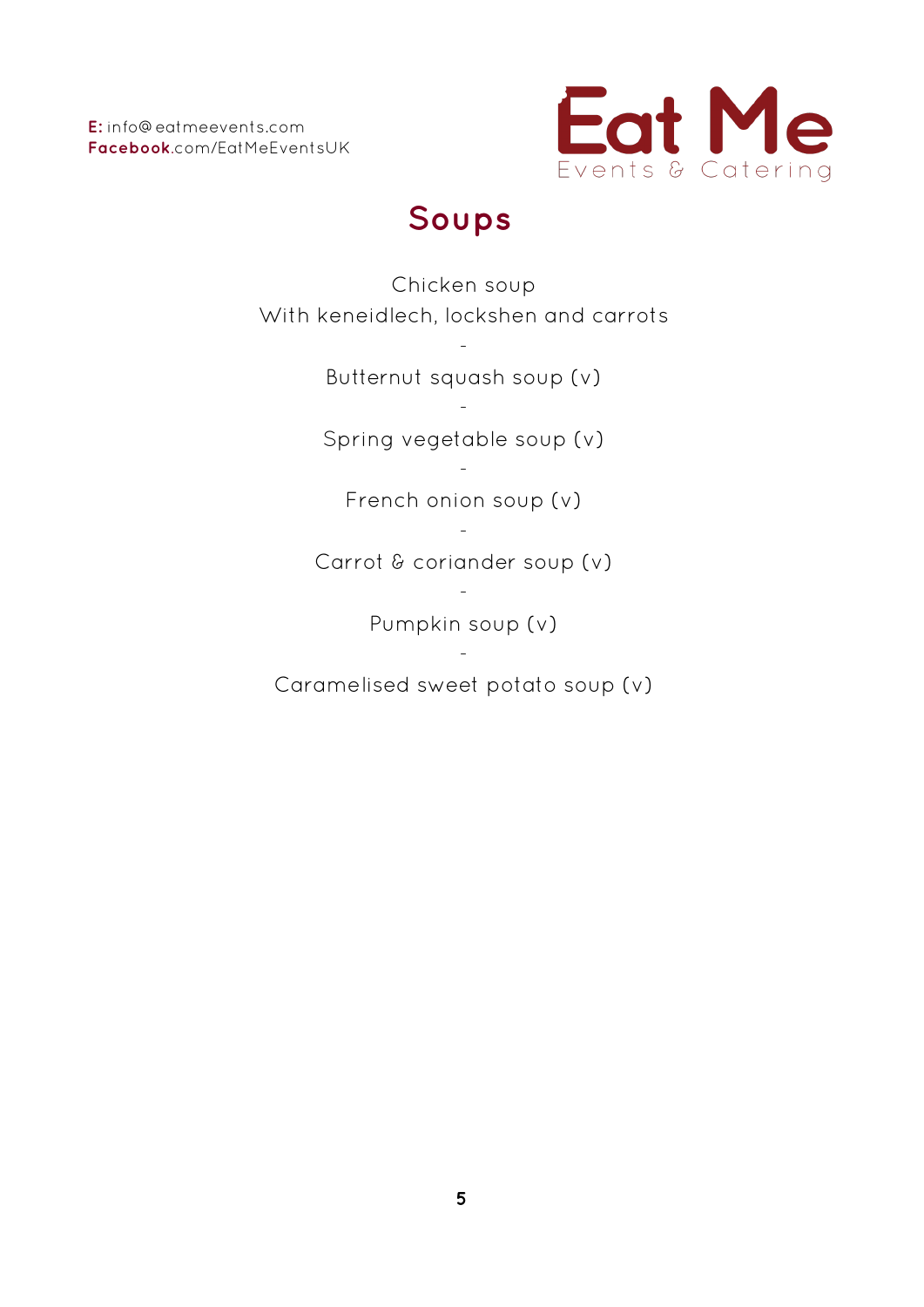

### **Mains**

Escalope of chicken (breast of chicken coated in seasoned bread crumbs and pan fried) With a warm quinoa salad and baby sweetcorn

Half a chicken off the bone, charcoal grilled With saute<sup>ed</sup> potatoes and caramelised onions

-

Honey roasted chicken thighs With two toned roast potatoes, baby carrots and glazed shallots

-

-

Stuffed chicken breast With a sweet potato mash and green beans

Sweet and sour chicken With egg fried rice and edamame beans

-

-

Thai green curry (chicken or lamb) With rice noodles and green beans

-

Lamb cutlets served with wild rice, mixed vegetables and a sauce of your choice

#### Lamb shishlik

-

With a garlic mustard mashed potato and honey glazed baby carrots

> - Open salt beef sandwiches

With homemade chips, an assortment of pickles and beet and horseradish relish

-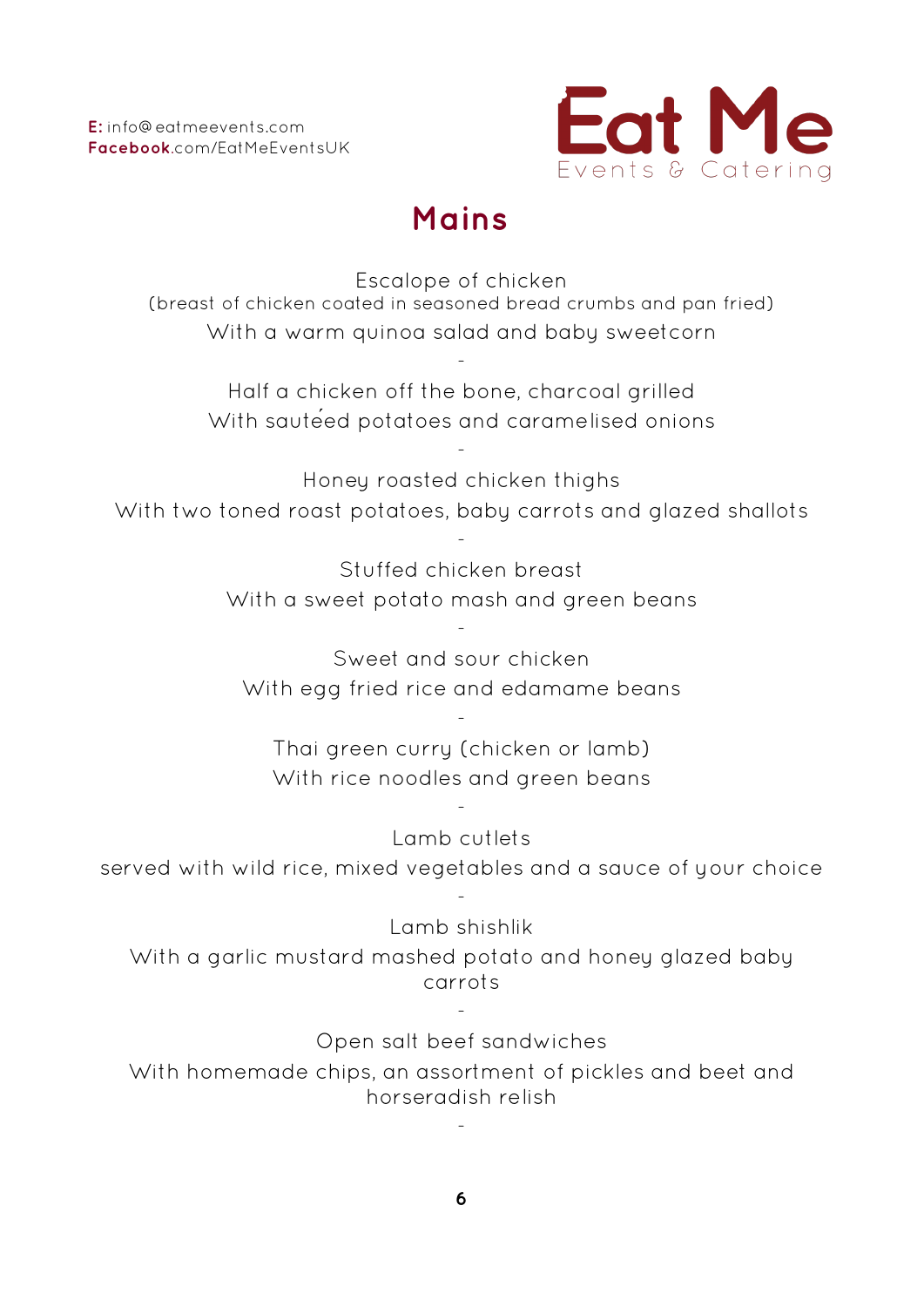

Roast ball of rib in a rosemary and garlic gravy With extra crunchy roast potatoes and baby carrots

-

A fillet of five spiced duck With rice noodles and a Thai vegetable salad

## **Kids options**

Burgers - Chicken dippers - Chicken kebab - Lamb kebab - Hot dogs - Falafel - Chips - Rice - Mixed vegetables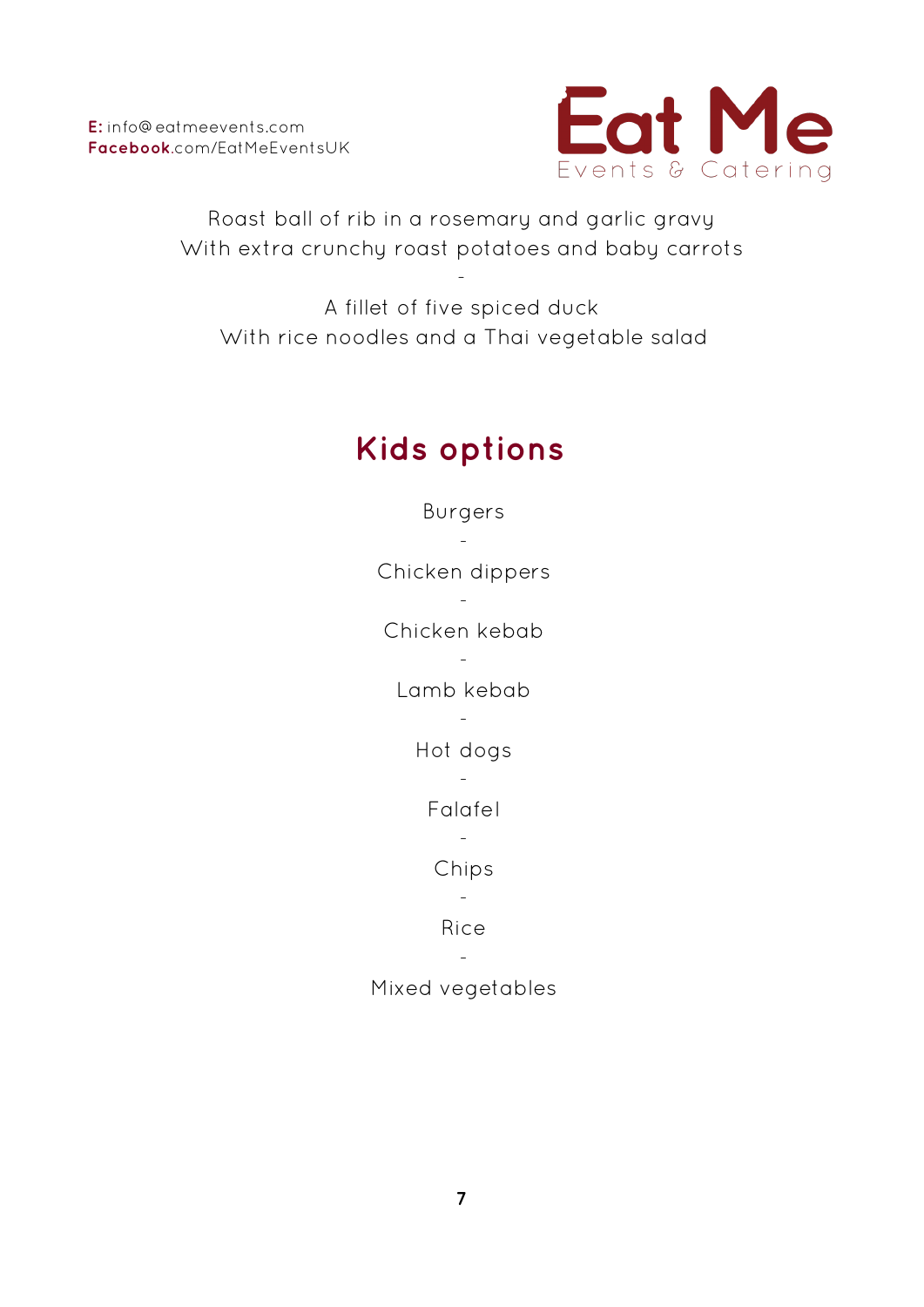

### **Desserts**

Chocolate Fondant With ice cream and strawberries

-

Apple Crumble With raspberry coulis and vanilla ice cream

-

Sticky Toffee Pudding With vanilla ice cream and toffee sauce

Lemon Meringue Pie With caramel crunch and vanilla ice cream

-

-

Pecan Pie With vanilla ice cream and a caramel shard

Trio of Desserts A mix of two mini desserts with a scoop of ice cream

-

-

#### Fruit platters

~~~~~~~~~~ Other desserts available on request ~~~~~~~~~~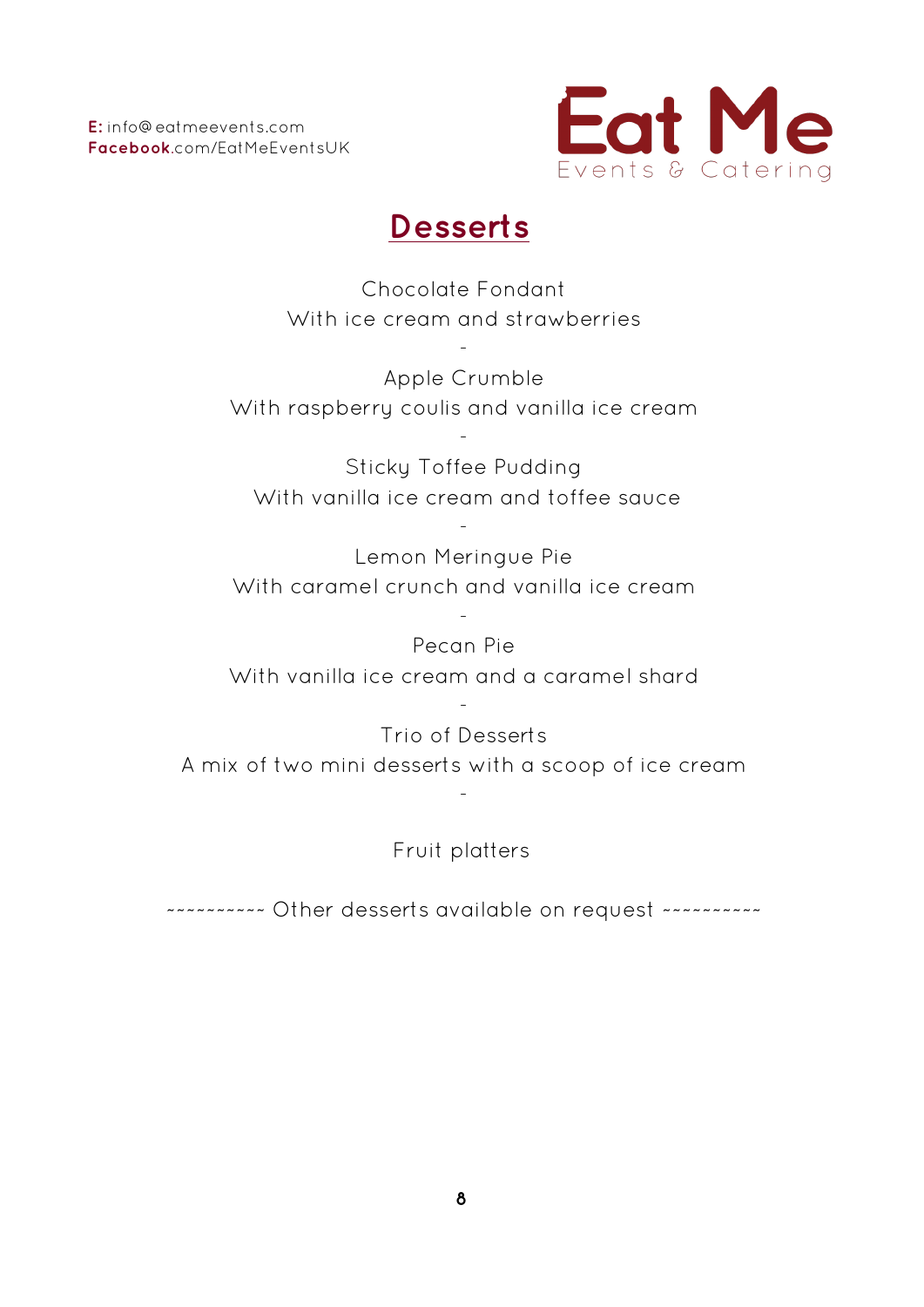

### **Service Hire**

Starter plates Soup bowls Dinner plates Dessert plates Glassware

### **Cutlery Hire**

Starter forks Starter knives Soup spoons Dinner forks Dinner knives Dessert forks Dessert knives

# **Linen Hire**

Variety of table cloths Variety of napkins

Chairs & Tables are available on request

- DJ's available on request

- Balloon & flower arrangements available on request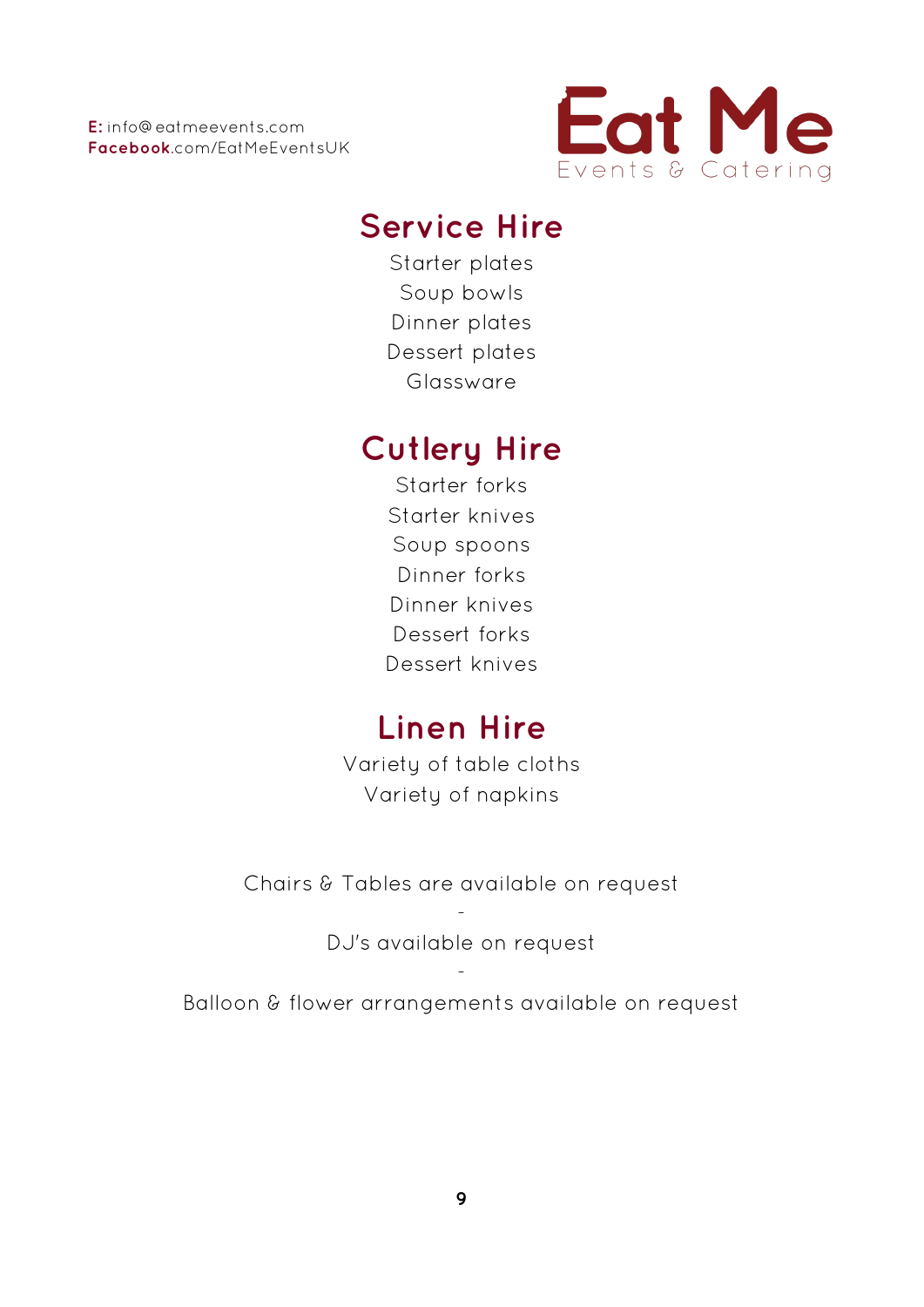

# **Alcohol list & prices**

### **Alcopops**

Bacardi Breezer 275ml Smirnoff Ice 275ml

# **Beers**

Carlsberg Export 275ml Corona Extra 330ml

# **Cocktails**

Apple crumble Cosmopolitan Lychee Martini Mojito Sex on the beach

# **Spirits**

Archers Schnapps 70cl Gin 70cl Glen Moray 70cl Genmorangie 70cl Glenlivet 70cl Malibu 70cl Smirnoff Vodka 1L Glens Vodka 1L